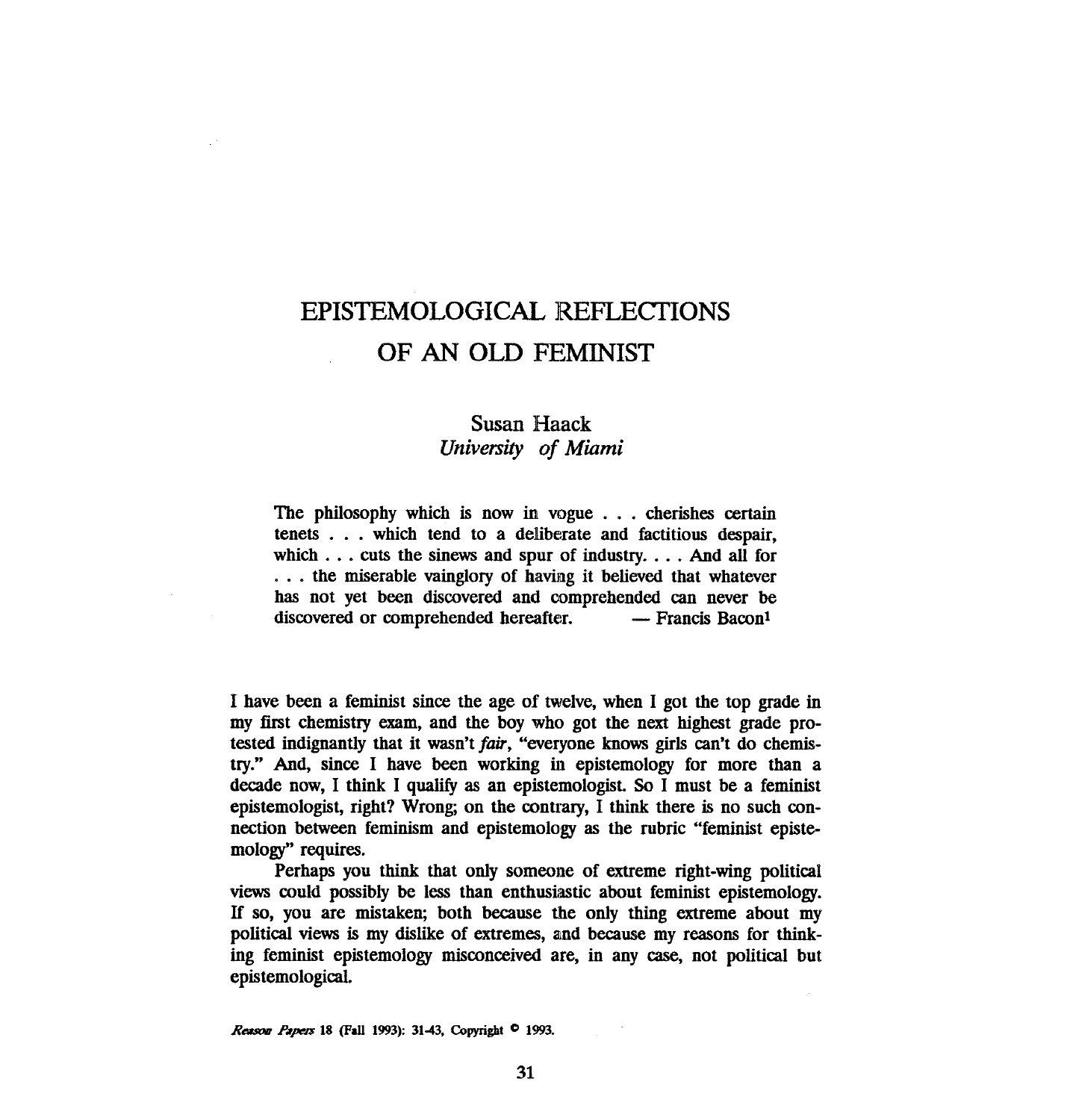The last fifteen years or so have seen a major shift within feminist philosophy: from a modest style which stressed the common humanity of women and men, focused on justice and opportunity, and was concerned primarily with issues in social and political theory; to an ambitious, imperialist feminism which stresses the "woman's point of view," and claims revolutionary significance for all areas of philosophy, epistemology included.

So, yes, the pun in my title is intentional; my feminism is of the older-fashioned, modest stripe.<sup>2</sup> But I am taking issue, here, only with the imperialist ambitions of the new feminism with respect to epistemology specifically.

The rubric "feminist epistemology" is incongruous on its face, in somewhat the way of, say, "Republican epistemology." And the puzzlement this prompts is rather aggravated than mitigated by the bewildering diversity of epistemological ideas described as "feminist." Among self-styled feminist epistemologists one **finds** quasi-foundationalists, coherentists, contextualists; those who stress connectedness, community, the social aspects of knowledge, and those who stress emotion, presumably subjective and personal; those who stress concepts of epistemic virtue, those who want the "androcentric" norms of the epistemological tradition to be replaced by "gynocentric" norms, and those who advocate a descriptivist approach. . . . Even apparent agreement, e.g., that feminist epistemology will stress the social aspects of knowledge, masks significant disagreement about what this means: that inquirers are pervasively dependent on one another; that cooperative inquiry is better than individual inquiry; that epistemic justification is community-relative; that only a social group, not an individual, can properly be said to inquire or to know; that reality is socially constructed. . . **.3** 

The puzzlement is further aggravated by the reflection that neither all, nor only, females, or feminists, favor all, or indeed any, of the ideas offered under the rubric "feminist epistemology." Charles Peirce, for example, is critical of what he calls the "vicious individualism" of Descartes's criterion of truth, and has a subtle conception of the social aspects of inquiry; yet he was neither female nor (to judge by his use of "masculine intellect" to mean "tough, powerful mind") feminist. John Stuart Mill surely qualifies **as** feminist if any male philosopher does; yet one **finds** none of the supposedly feminist themes in his epistemology--any more than one does in **Ayn** Rand's.4

So, what is feminist about feminist epistemology? There seem to be two routes by which feminism and epistemology are taken to be connected, corresponding to two interpretations of the phrase "the woman's point of view": as "the way women see things," or as "serving the interests of women."s

Sometimes we are told that feminist epistemology represents women's "ways of knowing." This reversion to the notion of "thinking like a woman" is disquietingly reminiscent of old, sexist stereotypes.<sup>6</sup> Still, there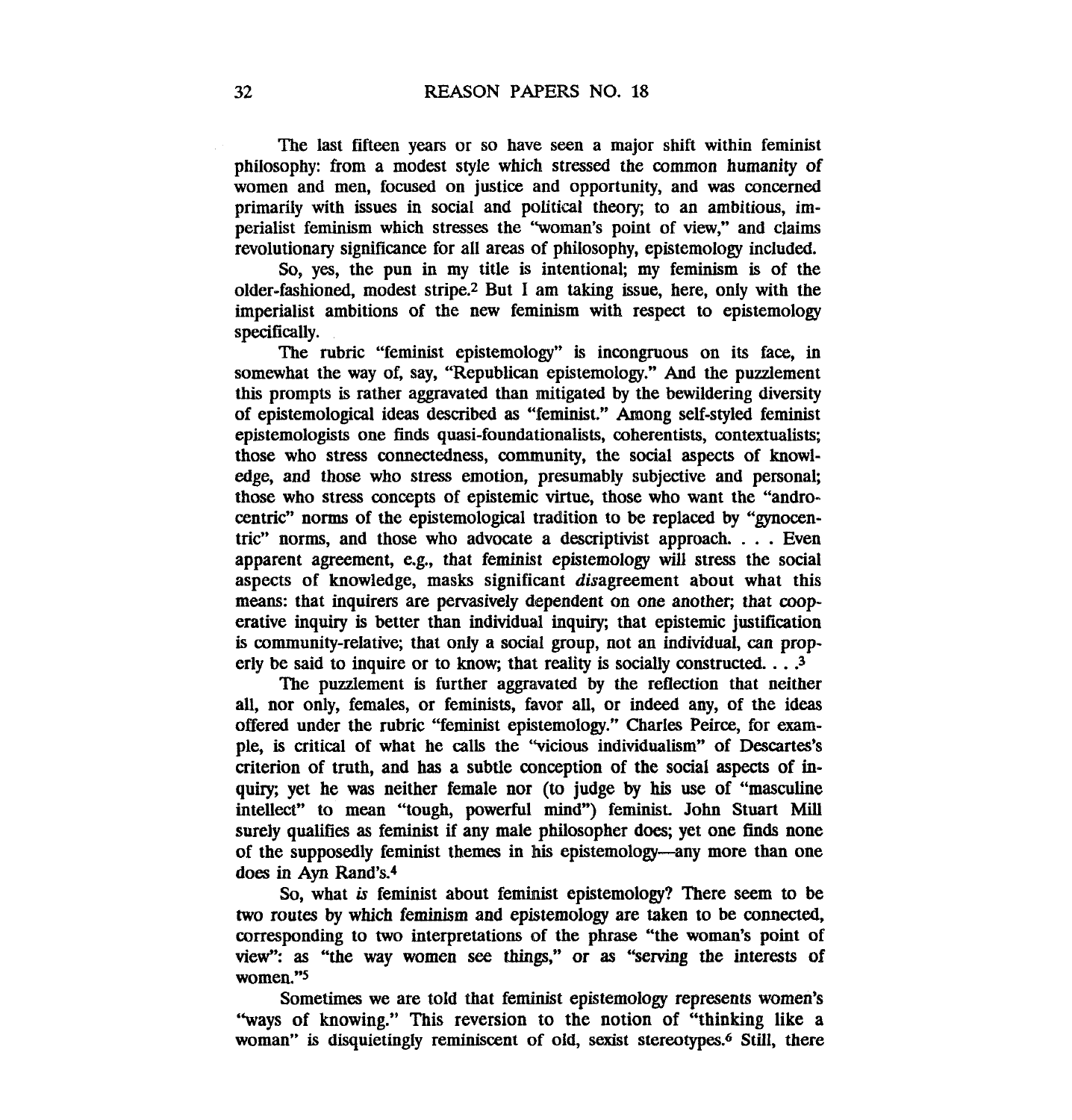are disquieting truths, so this hardly settles the matter. But I am not convinced that there are any distinctively female "ways of knowing." All any human being has to go on, in figuring out how things are, is his or her sensory and introspective experience, and the explanatory theorizing he or she devises to accommodate it; and differences in cognitive style, like differences in handwriting, seem more individual than gender-determined.7

The profusion of incompatible themes proposed as "feminist epistemology" itself speaks against the idea of a distinctively female cognitive style. But even if there were such a thing, the case for feminist epistemology would require further argument to show that female "ways of knowing" (scare quotes because the term is tendentious, since "knows" is a successword) represent better procedures of inquiry or subtler standards of justification than the male. And, sure enough, we are told that insights into the theory of knowledge are available to women which are not available, or not easily available, to men. In all honesty, I cannot see how the evidence to date could be thought to speak in favor of this bold claim, what my experience suggests is rather that the questions of the epistemological tradition are hard, very hard, for anyone, of eitber sex, to answer or even significantly to clarify.8

It is said that oppressed, disadvantaged, and marginalized people are epistemically privileged in virtue of their oppression and disadvantage.9 If this were true, it would suggest that the *miy* epistemically privileged are not the affluent, well-educated, white, Western women who (mostly) rest their claim to special insight upon it, but the most oppressed, the most disadvantaged--some of whom are men. But, aside from appeals to the authority of Karl Marx on epistemological matters,<sup>10</sup> is there any reason to think it is true? Thomas Kuhn observed that revolutionary scientific innovations are often made by persons who are at the margin of a discipline;ll but women, as a class, are not "marginal" in this sense. And one of the ways in which oppressed people are oppressed is, surely, that their oppressors control the information that reaches them. This argues, if anything, an epistemic disadvantage for "oppressed, disadvantaged, marginalized" people.

So no such connection between feminism and epistemology as the rubric "feminist epistemology" requires is to be found under the first interpretation of "the woman's point of view" **as** "the way women see things."

Under the second interpretation, "serving the interests of women," the connection is supposed to be made, rather, by way of feminist criticisms of sexism in scientific theorizing.12 The two routes connecting feminism and epistemology would merge on the assumption-which, of course, I do not accept-that sexism in scientific theorizing is the result of the exclusion of female "ways of knowing." A very faint trace of the first route would be detectable along the second on the assumption-which, with the caveat that it would be naive to suppose that only men subscribe to sexist stereotypes,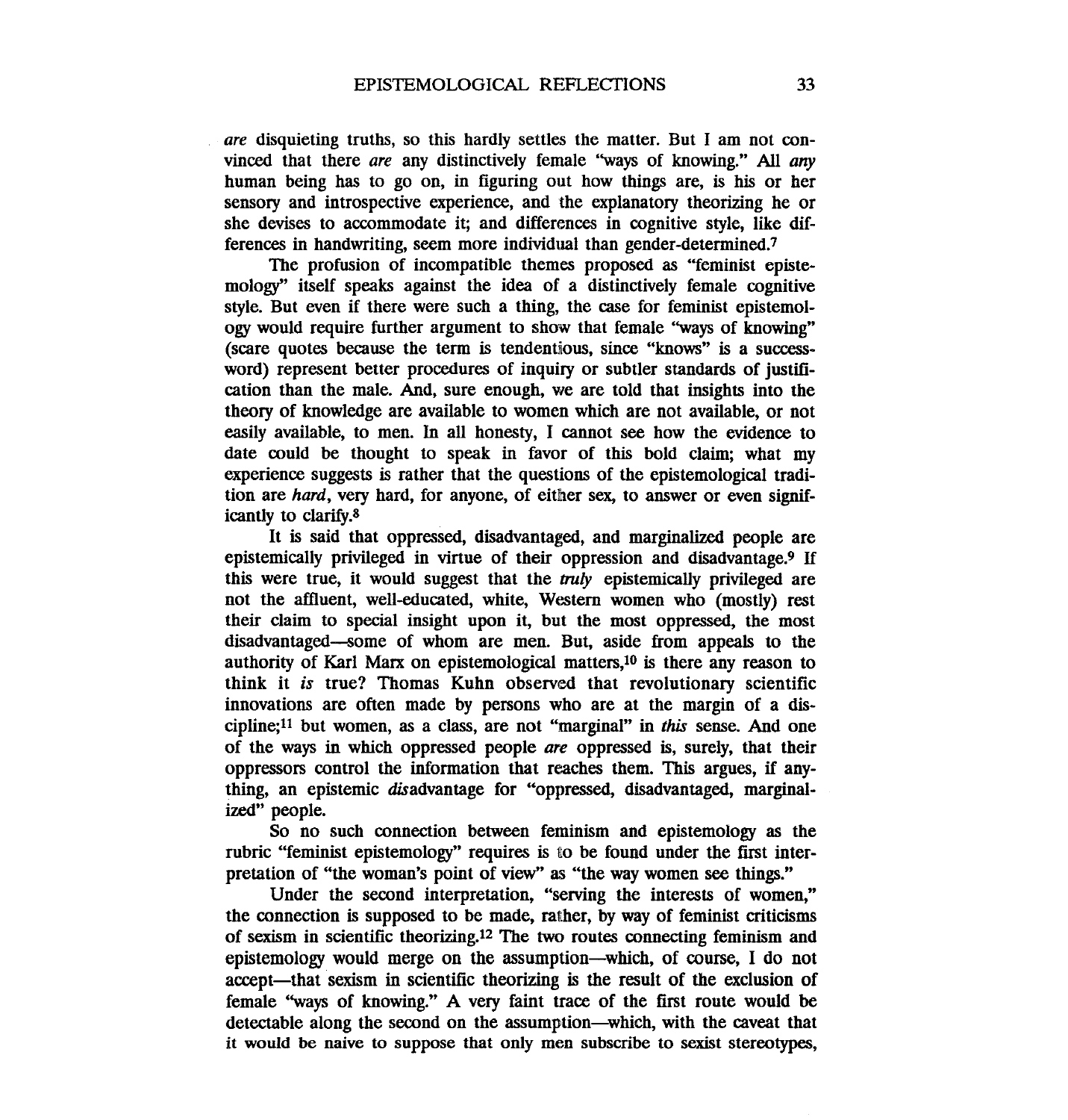I am inclined to grant---that women are a bit more likely than men to notice such sexism.

In the social sciences and biology, theories which are not wellsupported by the evidence do seem sometimes to have come to be accepted by scientists, most often male scientists, who have taken stereotypical ideas of masculine and feminine behavior uncritically for granted.<sup>13</sup> Those who think that criticisms of sexism in scientific theorizing require a new, feminist epistemology insist that we are obliged, in the light of these criticisms, to acknowledge political considerations **as** legitimate ways to decide between theories.

But on the face of it these criticisms suggest exactly the opposite conclusion-that politics should be kept out of science.14 I can make sense of how things get so startlingly *aufgehoben* only by looking at feminist epistemology, not just as part of a larger development in feminism, but also as part of a larger development in epistemology. Here the last thirty years or so have seen a major shift: from the old romantic view, which took science to deserve a kind of epistemic authority in virtue of its peculiarly objective method of inquiry; to a new cynicism, which sees science as a value-permeated social institution, stresses the importance of politics, prejudice, and propaganda, rather than the weight of the evidence, in determining what theories are accepted, and sometimes goes so far as to suggest that reality is constructed by us, and "truth" a word not to be used without the precaution of scare quotes.15

My diagnosis is that the new **cynicism** in philosophy of science has fed the ambition of the new feminism to colonize epistemology. The values with which science is permeated, it is argued, have been, up till now, androcentric, sexist, inhospitable to the interests of women. Feminist criticisms of sexism in scientific theorizing, the argument continues, cannot be **seen** merely as criticisms of bad science; the moral to be drawn is that we must abandon the quixotic quest for a science that is value-free, in favor of the achievable goal of a science informed by feminist values. There would be a genuinely feminist epistemology if the aspiration *to legitimate the idea that feminist values should determine what theories are accepted* could *be*  achieved.

The arguments offered to motivate the shift from feminist criticisms of sexism in scientific theorizing to feminist epistemology are of precisely the kind this diagnosis would predict. I can consider here only the two most important lines of argument, each of which focuses on a notion dear to the hearts of the new cynics: underdetermination and value-lademess.

The first appeals to "the underdetermination of theories by data," claiming that, since there is unavoidable slack with respect to what **theories**  are accepted, it is proper to allow political preferences to determine **theory**  choice.<sup>16</sup> Suppose, first, that the appeal to underdetermination is intended only to point to the fact that sometimes the available evidence is not suffi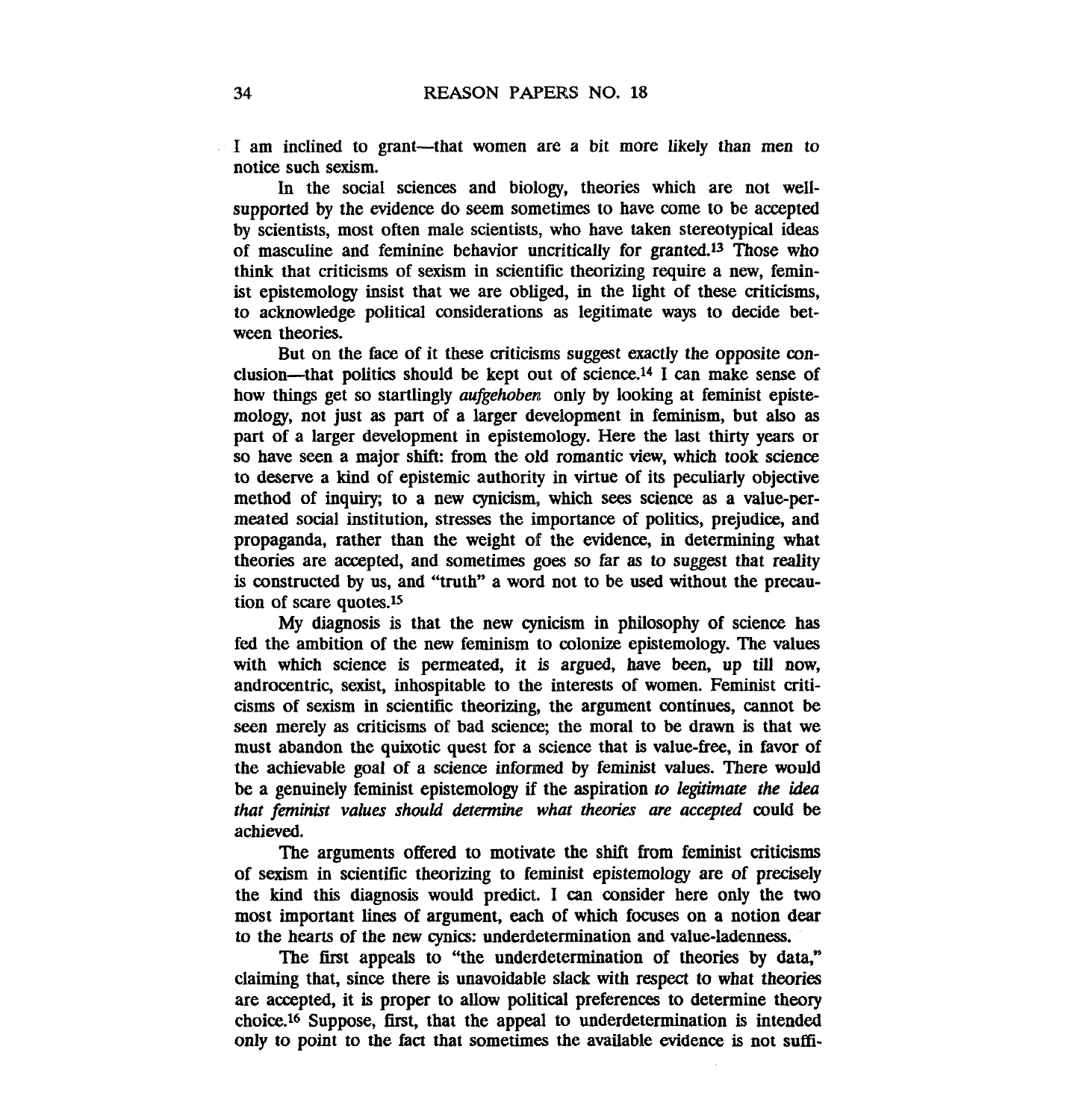cient to decide between rival theories, and that in some cases (e.g., with respect to theories about the remote past, "man the hunter" and all that) additional evidence may be, in practice, unobtainable. The proper response is that, unless and until more evidence is available, scientists had better suspend judgment-and that the lay public, philosophers included, should not be too uncritically deferential to scientists' sometimes unwarrantedly confident claims about what they have discovered. Underdetermination, in this sense, has not the slightest tendency to show that we may legitimately choose to believe whatever theory suits our political purposes.

Suppose, next, that the appeal to underdetermination is intended, rather, to rest on the Quinean thesis that there can be incompatible theories with the same observational consequences-theories, therefore, between which not even all possible evidence could decide. Fortunately the issues at stake here do not depend on whether or not the thesis is proven. (Quine himself at one point suggests that what he formerly described as empirically equivalent but incompatible theories would really only be verbal variants of one theory.) For in any case, if the thesis were true, it would presumably be true only of the genuinely theoretical (in the sense of "unobservable"); it would be irrelevant, therefore, to such questions as whether men's hunting or women's gathering mainly sustained prehistoric communities. And if it *were* relevant to such questions, the feminists' appeals to it would be self-defeating, since in that case it would undermine their presumption that we can know what theories conduce to the interests of women, or what those interests are.<sup>17</sup>

The second line of argument urges the necessity of "rubbing out the boundary between science and values," $^{18}$  and hence, again, the appropriateness of allowing feminist values to determine theory choice. In one version, the argument seems to be that the idea that feminist values could not constitute evidence with respect to this or that theory rests on an untenable distinction of descriptive versus normative. This argument is only as good as the reasons for thinking the required distinction untenable. What is at issue is not whether moral or political criticisms of priorities within science, or of uses of the findings of science, are ever appropriate; not whether an evolutionary account of moral values is defensible; not whether simplicity, e.g., might have a more than pragmatic role; not whether some epistemic norms may turn out to be covertly of a descriptive, means-end character; but *whether it* is *possible to derive an "is"* **from** *an "ought* **."I9** *I* can find no argument in the literature that even purports to show this, and neither can I think of one. That it is false is manifest as soon as one expresses it plainly: that propositions about what states of affairs are *desirable* or *&piorable* could be evidence that **things** are, or *are not,* so.

In another version, the second line of argument seems to rest on the claim that it is impossible entirely to exclude "contextual" (i.e., external, social, and political) values from science. In this version, the argument is a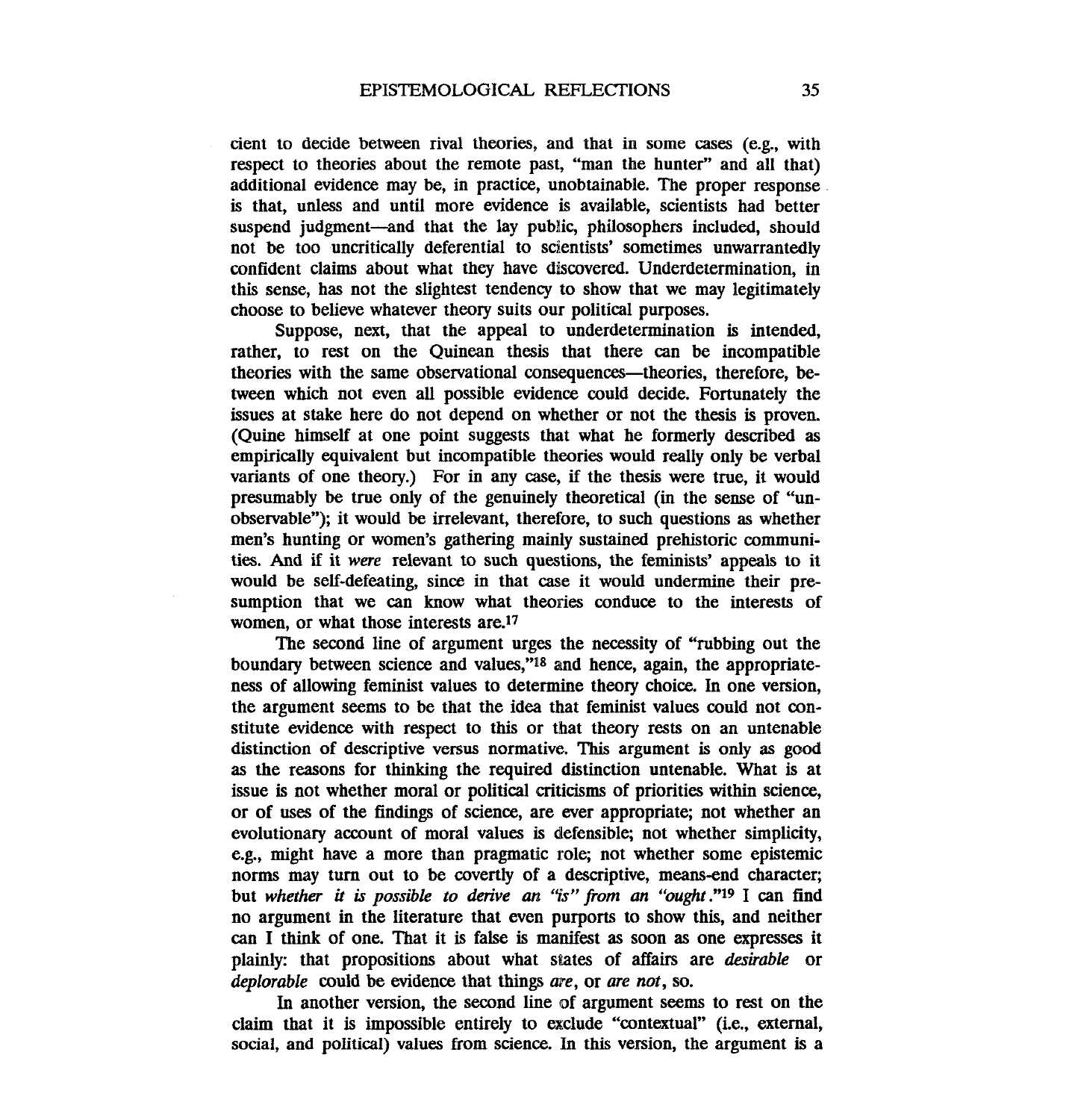non sequitur. Perhaps it is true that scientists are never entirely without prejudice; perhaps it is impossible that they should entirely put their prejudices out of sight when judging the evidence for a theory; it doesn't follow that it is proper to allow prejudice to determine theory choice. Even if it is not possible to make science perfect, it doesn't follow that we shouldn't try to make it better.

The failure of these arguments is symptomatic of the false presupposition on which the second proposed route to connect feminism and epistemology depends: that, since the old romantic picture is not defensible, there is no option but the new cynicism. These are not the only options; the truth lies, as it so often does, between the extremes. $20$  The old romanticism overstresses the virtues, the new cynicism the vices, of science; the old romanticism focuses too exclusively on the logical, the new cynicism too exclusively on the sociological, factors that an adequate philosophy of science should combine. Science is neither sacred nor a confidence trick. It has been the most successful of human cognitive endeavors, but it is thoroughly fallible and imperfect-and, in particular, like all human cognitive endeavors, it is susceptible to fad and fashion, partiality and politics.

Implicit here is a conception of the epistemological role of the sociology of science which is worth making explicit, since it challenges an assumption which, it seems, both some old romantics and some new cynics take for granted-that the sociology of knowledge somehow constitutes a threat to traditional epistemological concerns. It is manifest as soon as it is stated plainly that no sociological investigation or theory could be sufficient by itself to show that the idea of theories being better or worse supported by evidence is untenable. But to say this is not to deny that the sociology of knowledge has any possible relevance to epistemology. Sometimes scientists are scrupulous in seeking out and assessing relevant evidence; sometimes not. Presumably, there is always some explanation of why they behave as they do, sometimes an explanation appealing to the individual psychology of the scientists concerned, sometimes an explanation appealing to considerations of a more sociological kind (e.g., that political pressures led these scientists to ignore or gloss over the relevance of such-and-such easily available evidence; that the knowledge that their work would come under the critical scrutiny of a rival team also aspiring to the Nobel prize ensured that those scientists left no stone unturned, etc). The value of such sociological investigations to epistemology is that they may suggest what ways of organizing science are apt to encourage, and what to discourage, scrupulous attention to the evidence.21

If my diagnosis is correct, then though it is not inevitable that all the themes offered under the rubric "feminist epistemology" are false, it **is** inevitable that only those themes can be true which fail in their cynical intent. It is true, **e.g.,** that inquirers are profoundly and pervasively dependent on each other; it is true that sometimes scientists may perceive relevant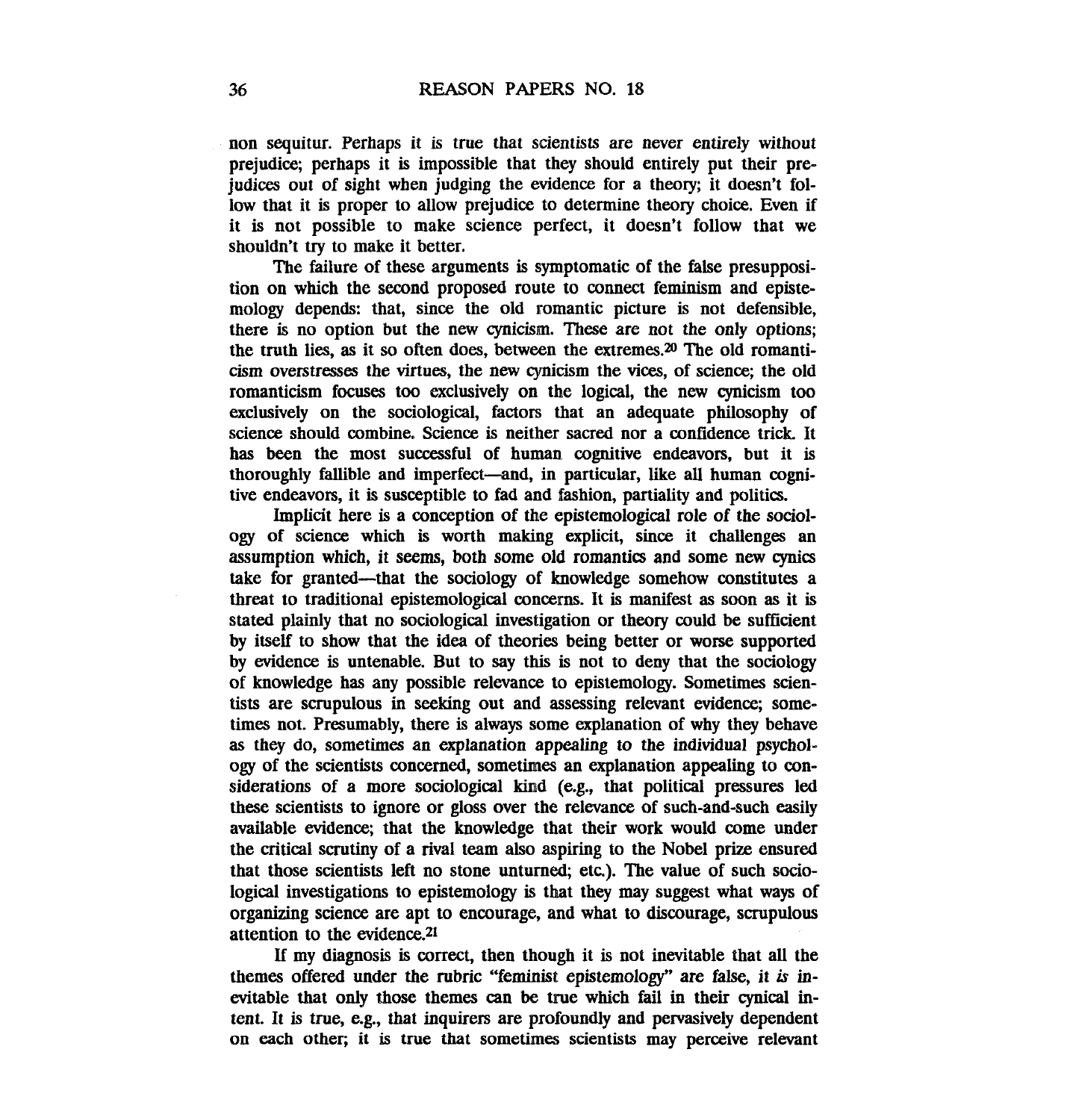evidence as relevant only when persuaded, perhaps by political pressure, out of previous prejudices. But such truths have no radical consequences; it does not follow, e.g., that reality is however some epistemic community determines it to be, or that what evidence is relevant is not an objective matter.

And the epistemological significance of feminist criticisms of sexism in scientific theorizing, though real enough, is undramatic and by no means revolutionary. One traditional project of epistemology is to give rules, or, better, guidelines, for the conduct of inquiry; another is to articulate criteria of evidence or justification.<sup>22</sup> One sub-task of the "conduct of inquiry" project is to figure out what environments are supportive of, and what hostile to, successful inquiry. One sub-task of this sub-task is to figure out how to minimize the effect of unquestioned and unjustifiable preconceptions in encouraging the acceptance of theories which are not well-supported by evidence. (Greater diversity within science may be one way to do this. If we cannot ensure that scientists leave all their prejudices at the laboratory door, it may nevertheless be possible to ensure that there is enough diversity within the laboratory for prejudices and counter-prejudices to cancel out.)23 Feminist criticisms of sexist science, like studies of the disasters of **Nazi** or Soviet science, can be a useful resource in this sub-sub-task of the "conduct of inquiry" project. But this is a role that requires the conception of theories as better or worse supported by the evidence, and the distinction of evidential and non-evidential considerations, traditionally investigated in the "criteria of justification" project; it is not a role that allows us to abandon or requires us radically to revise the concepts of **evi**dence or truth or reality.<sup>24</sup>

Still, you may ask, given that I have not denied that some themes presented under the rubric "feminist epistemology" are true, and that I grant that some feminist criticisms of sexist science seem well-founded and have a bona Ede epistemological role, why do I make all this fuss about the label? Well, since the idea that there is an epistemology properly called "feminist" rests on false presuppositions, the label is at best sloppy. But there is more at stake than dislike of sloppiness; more than offense at the implication that those of us who don't think it appropriate to describe our epistemological work as "feminist" don't care about justice for women; more than unease at sweeping generalizations about women and embarrassment at the suggestion that women have special epistemological insight. What is most troubling is that the label is designed to convey the idea that *inquiry* should be politicized. And *that* **is** not only mistaken, but dangerously so.

It is dangerously mistaken from an epistemological point of view, because the presupposition on which it rests-that genuine, disinterested inquiry is impossible-is, in Bacon's shrewd phrase, a "factitious despair" which will, indeed, "cut the sinews and spur of industry." Serious intellec-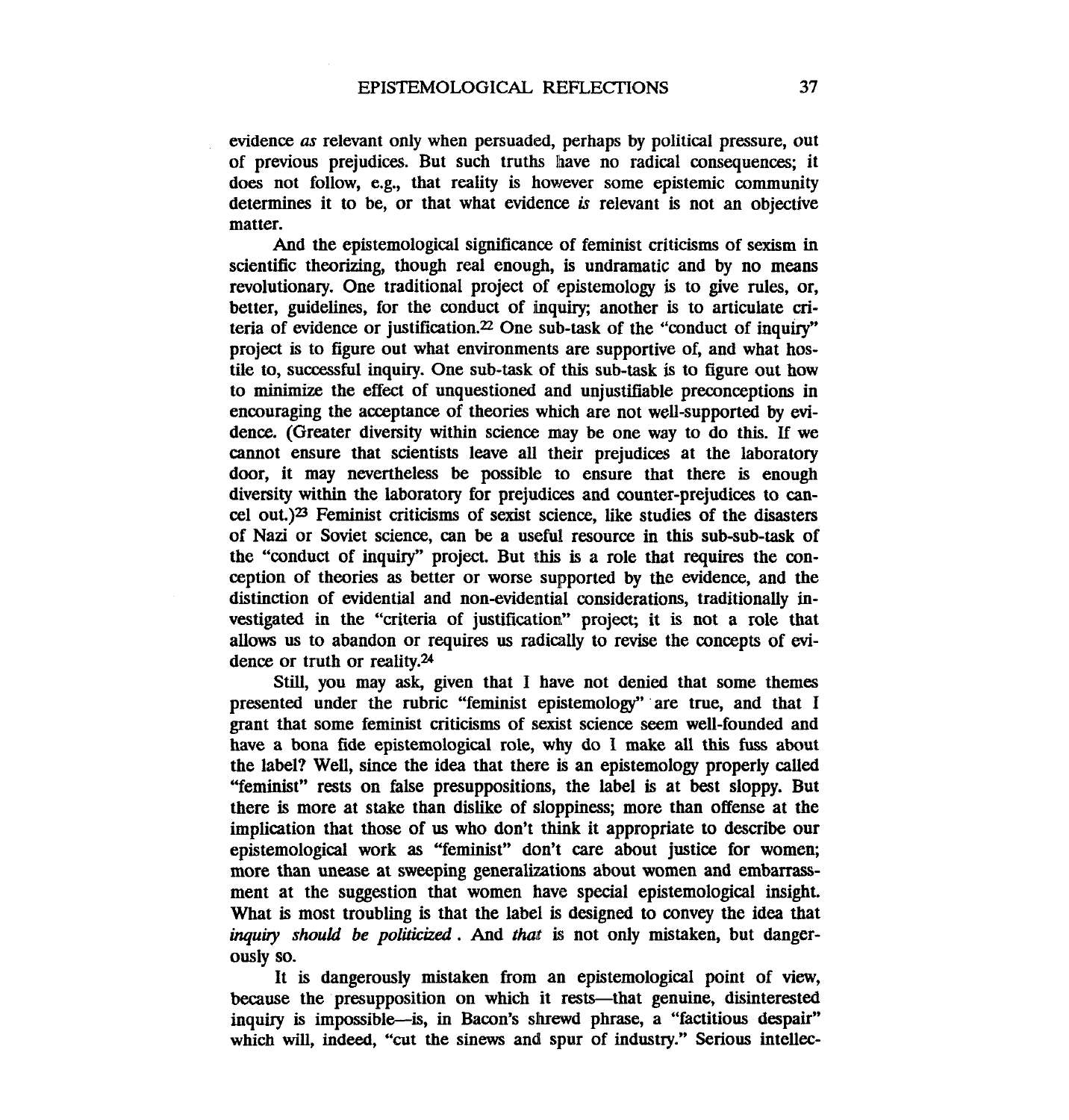tual work is hard, painful, frustrating; suggesting that it is legitimate to succumb to the temptation to cut corners can only block the way of inquiry.25

I would say that inquixy really **is** best advanced by people with a genuine desire to find out how things are, who will be more persistent, less dogmatic, and more candid than sham reasoners seeking only to make a case for some foregone conclusion; except that, since it **is** a tautology that inquiry aims at the truth, the sham reasoner is not really engaged in inquiry at all.<sup>26</sup> This should remind us that those who despair of honest inquiry cannot be in the truth-seeking business (as they should say, "the 'truth' racket"); they are in the propaganda business. $27$ 

And this makes it apparent why the idea that inquiry should be politicized is dangerously mistaken, also, from a political point of view, **because**  of the potential for tyranny of calls for "politically adequate research and scholarship."28 Think what "politically *inadequate research*" refers to: research informed by what some feminists deem "regressive" political ideas--and research not informed by political **ideas** at all, i.e., honest inquiry. Have we forgotten already that in *Nineteen Eighty-Four* it was *thoughtcrime* to believe that two plus two is four if the Party ruled otherwise?<sup>29</sup> This is no trivial verbal quibble, but a matter, epistemologically, of the integrity of inquiry and, politically, of freedom of thought. Needlessly sacrificing these ideals would not help women; it would hurt humanity.<sup>30</sup>

The New Feminism emphasises the importance of the 'woman's point of view', the Old Feminism believes in the primary importance of the human being.  $\ldots$  Personally <sup>I</sup>**am** . . . an Old Feminist, **because** I dislike everything that feminism implies. I desire an end to the whole business, the demands for equality. . . . But while . . . opportunity [is] denied, I shall have to be a feminist. . . . (Cited in Rosalind Delmar, "Afterword," to Vera Brittain, Testament of Friendship [1945; London: Virago, 1980], **p. 4%)** 

3. For example, Lorraine Code represents herself as an "empirico-realist," acknowledging the affinity of this conception with foundationalism *(Epistemic Responsibility* [Hanover, NH: **Brown** University Press, 19871, p. 6); Lynn Hankinson Nelson follows Quine, whom she interprets as holding a coherentist theory of evidence (Who **Knows:** *Fm* **Qhe to** a Feminist Empiricism [Philadelphia, PA: Temple University Press, 1990], pp. 25-27, 85-86, 91-94, 112-17); Jane Duran represents herself as a contextualist (Toward a Feminist *EphmorogV* **[Savage, MD: Rawman and Littlefield, 19911,** pp. **11901.).** But matters are not **realty as** straightfotward as **thii** suggests, since there **are in** each **case** apparent in-

<sup>1.</sup> Francis Bacon, *The New Organon* (1620), Book 1, aphorism LXXXVIII.

**<sup>2</sup>** The clash of "old" and "new" ferninisms **is** nothing new; here is British novelist and feminist Winifred Holtby, writing in 1926:

It ought to be said that fewer opportunities are now denied, that the "end to the whole business" is, hopefully, closer than it was **in** 1926.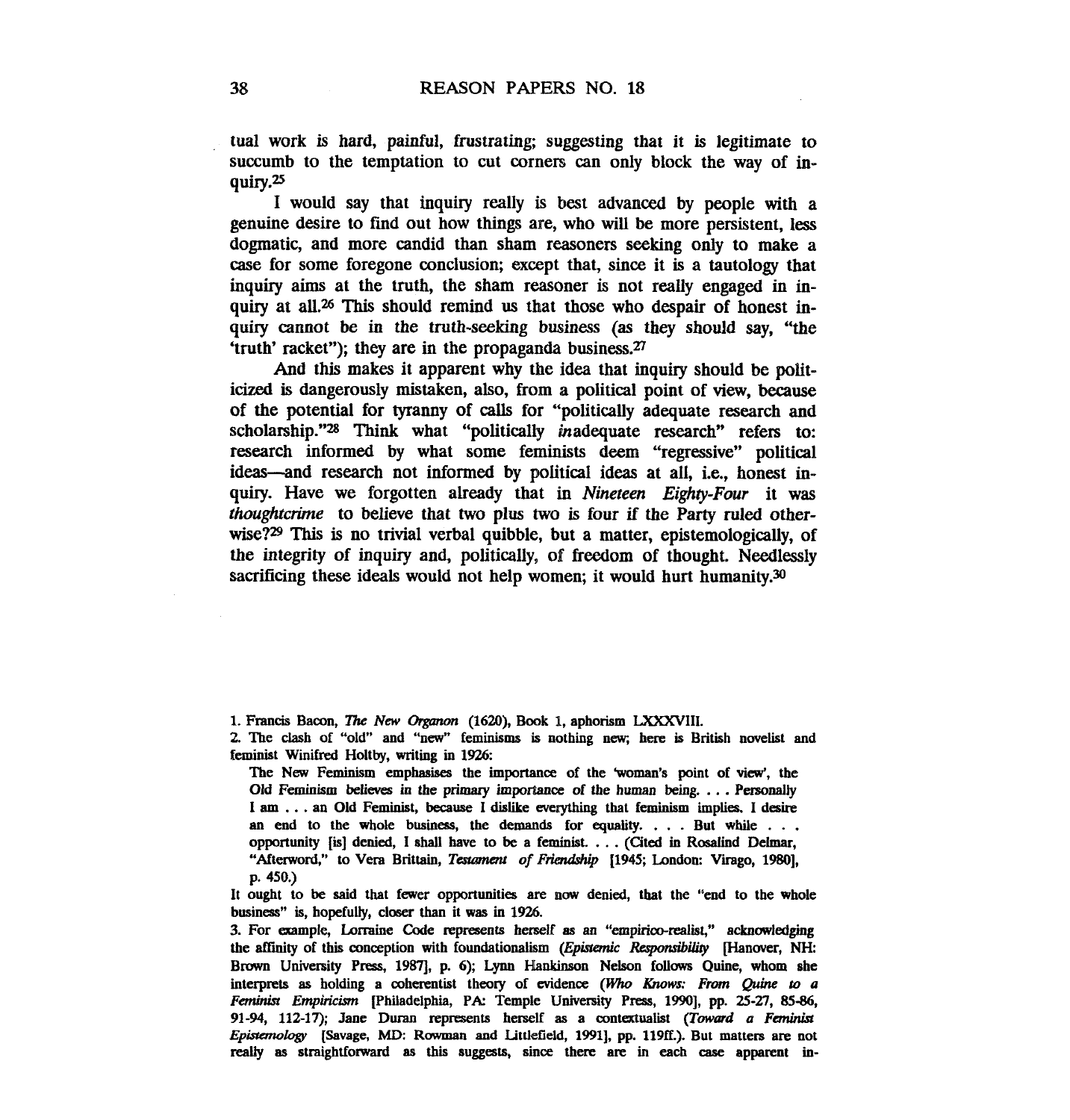consistencies: after aligning herself with "empirico-realism," Code bemoans the "aridity" of the whole issue of foundationalism versus coherentism (p. 7) and hints that it is somehow misconceived; Nelson acknowledges (pp. 22ff.) that Quine's conception of evidence allows an important role for experience; Duran describes the female point of **view** as instinctively coherentist (p. 14). Again, Duran appears to hold that a feminist epistemology should be "naturalistic" in the sense of descriptivist (pp. 204ff.); and that it should focus on other conceptions of justification than the epistemological (pp.  $12-13$ ); and that it should replace androcentric norms with gynocentric ones (pp. **73ff.).** 

It is all very confusing. Sandra Harding tells us that it is to be expected that feminist epistemology will "contain contradictions," that it is "multiple and contradictory knowledge" out of which we are "to learn and think" **(Whose** *Science? Whose Knowledge?* [Ithaca, NY: Cornell University Press, 1991], pp. 180, 285, 275). This is not very reassuring.

4. The critique of Descartes is to be found in Charles S. Pierce, *Collected Papers*, ed. Charles Hartshorne, Paul Wek, and Arthur Burks (Cambridge, MA, and London: **Haward**  University Press, 1931-58), 5.213-310; Peirce's social conception of inquiry is already apparent in perhaps his best-known paper, "The Fixation of Belief," 5.358-77. See also Susan Haack, "Descartes, Peirce, and the Cognitive Community," The Monist, vol. 65, no. 2 (1982), pp. 15681, and in Eugene Freeman, ed., **The** *Relevance of Chmk Peirce* (La Salle, **IL** Monist Library of Philosophy, 1983), pp. **238-63.** For Peirce's use of "masculine intellect," **see** *Collected* **Popas,** 5.368, and his review of Lady Welby's What **is** *Meaning?,*  8.171: "Lady Victoria Welby's book . . . is a feminine work, and a too masculine mind might think it painfully weak." Other themes sometimes described as "feminist" are also to be found in Peirce (e.g., a penchant for replacing dichotomies by trichotomies); and different "feminist" themes are to be found in the other pragmatists (e.g., William James's Will to Believe doctrine, allowing a legitimate cognitive role to "our passional nature"). But, for obvious reasons, I tbink it inappropriate to attempt to trace "anticipations of feminist epistemology/metaphysics/philosophy of language/etc." in pragmatism (as in the symposium in *Transactions* of the Charles *S. Peirce Society* , vol. XXVII, no. 4 [1991]).

For John Stuart Mill, see *A System of Logic* (1843; London: Longman, 1970), and The *Subjecfion of Worn* (1869; Chicago, **IL** Phoenix Books, University of Chicago Press, 1970). I say Mill counts as a feminist "if any male philosopher does" to draw attention to Harding's discussion of the male feminist-"The Monster," as she calls him (Whose *Science? Whose Knowledge?*, p. 284)—and to note that some writers, though not Harding, suspect that the monster may be mythical, an impossible beast; **see** Scarlet Friedman and Elizabeth Sarah, eds., *On the Problem of Men* (London: Women's Press, 1982), and Alice Jardine and Paul Smith, eds., *Men in Feminism* (New York: Methuen, 1987).

For Ayn Rand, see *Introduction to Objectivist Epistemology* (New York: Mentor, 1966). 5. Of course, some of those who describe themselves as "feminist epistemologists" do so only **because** they are picking up some theme described elsewhere as "feminist"; and some, perhaps, for no better reason than that, since they are female and doing epistemology, what they are doing must be feminist epistemology.

6. **Cf. this** observation, from p. 1 of Nancy Holland, Is *Women's Phhophy Possible?*  (Savage, **MD: Rowman** and Littlefield, 1990): "Women's philosophy **seems** to entail a healthy skepticism about universal generalizations!' (My thanks to John Nuechterlein for drawing this gem to **my** attention.)

The tendency for feminists' generalizations to mirror old stereotypes can hardly escape attention; Andrea Nye's "feminist critique" of logic *(Wmcls of Power* **[New** York and London: Routledge, 1990]), mirroring the old cliche that "women are so illogical," being a striking **case** in point. Ironically enough, where they are at all plausible Nye's criticisms of formal logic are familiar from the work of earlier (male) writers who stressed the inadequacy of symbolic logic to represent pragmatic aspects of reasoning. **See** Ferdinand **C**  S. Schiller, *Formal Logic: A Scientific and Social Problem* (London: MacMillan, 1912); Peter F. Strawson, *Introduction to Logical Theory* (London: Methuen, 1952); Stephen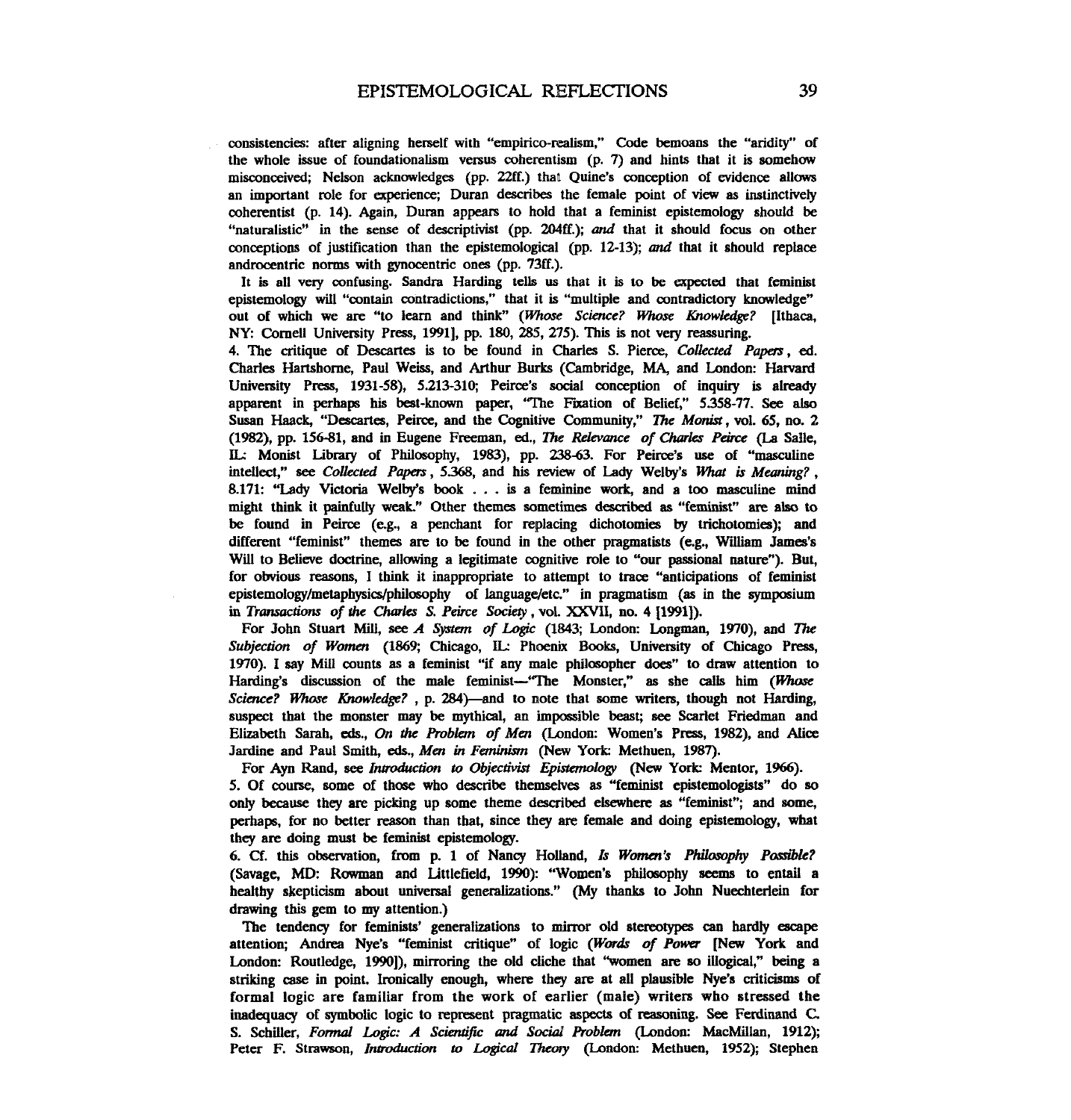Toulmin, *The* **Uses** *of Argument* (Cambridge: Cambridge University Press, 1958). And, of course, the notion of "reading" which Nye favors derives from the work of male writers such as Paul de Man.

7. I am skeptical of attempts to establish this **by** appeal to Object Relations theory, as in, cg., the paper **by** Jane Flax in Sandra Harding and Merrill Hintikka, **eds.,** *Dircovaing Realiry: Fanhist Perspectives* on *Episemologv, Metaphysics, Methodology,* and *Philosophy of Science* (Dordrecht: Reidel, 1983); Evelyn Fox Keller, *Reflections on Gender and Science* **(New** Haven and London: Yale University Press, 1985). **Not** only is the theory very speculative, it is **also** very vague, and its pertinence to the claim that women have different ways of knowing than men is tenuous at best.

Mary Field Belenky et al., *Women's Ways of Knowing* (New York: Basic Books, 1986) purports to offer direct, empirical evidence of "women's ways of knowing." In this, I think, it entirely fails. It reports only studies *of women* ; and these studies do not replicate, with female subjects, the studies already undertaken by William Perry with male subjects (Forms of *InreUcctwl* and **Ethical** *Development* **in** *the* **College Ym [New** York: Rinehart and Winston, 1970]). The authors chose to ask their subjects different questions than Perry asked his because they already believed that "there is a masculine bias at the heart of most academic disciplines, methodologies and theories" (p. 8)—a proposition, they claim, "convincingly argued" **by** feminist academics, among whom they mention **Fox** Keller and the authors collected in Hardiig and Hintikka, **Discovering** Reality. The issue here is not the merits or demerits of Peny's categories, but the fact that Belenky et al. make no attempt to study both men and women under **one** set of categories-surely a minimally necessary condition of discovering whether there are or aren't male and female cognitive styles. The question was begged in the design of the study.

8. And, I should add, that the capacity for original, creative philosophical thought is quite a rare and unusual talent. I recall, in this context, the obsewation attributed to Peirce by Eric Temple Bell: "There is a kink in my damned brain that prevents me from thinking as other people think" (The Development of Mathematics [New York and London: McGraw Hill, 1949], p. 519). It is just such individual idiosyncrasies—not the "group-think" apparently admired by some feminists-that phiiosophial (and scientific, artistic, etc) innovation requires.

9. See, e.g., Alison Jaggar, "Love and Knowledge: Emotion in a Feminist Epistemology," in Anne Garry and Marilyn Pearsall, eds., Women, Knowledge, and Reality (Boston: Unwin Hyman, 1989), p. 146; Harding, **Whose** *Science? Wh0.w Knowk&z?* , p. 271; Nelson, Who *Knows: From* **Quine** *w a Feminist Empiricism,* p. *40.* Some, seeing that the "privilege of disadvantage" thesis suggests **greater** privilege for the *more* marginalized, claim special epistemological privilege for lesbians (see, e.g., Marilyn Frye's essay in Women, Knowledge, and Reality, p. 77).

10. See, e.g., Nancy Hartsock's essay in Harding and Hintikka, *Discovering Reality*; Harding, Whose Science? Whose Knowledge? , p. 58.

11. Thomas Kuhn, The Structure of Scientific Revolutions (Chicago and London: University of Chicago Press, 1962). I **owe** to comspondence with Mary Hesse the neat observation that **Kuhn** is himself such an "outsider" (with respect to the philosophy of science, that is).

12 **This** labored phrase is necessary in order to make it clear that the issue concerns feminist criticisms focusing on the content of scientific theories, not feminist criticisms of the choice of problems on which scientists work, or of there being relatively few, and mostly relatively junior, women scientists. I am not **saying** that the latter **kinds** of criticism are never justified, only that they **are** not relevant to the line of argument under consideration here.

I should **also** make it clear that I am using the term "sexist" in such a way that a themy counts as sexist only if it is false. See my review of Harding and Hintikka, eds., Discovering *Reality*, in *Philosophy*, vol. 60 (1985), pp. 265-70.

13. Ruth Bleier's criticisms, in Bleier, ed., *Faninkt* **Approadus to Science (New** Yo&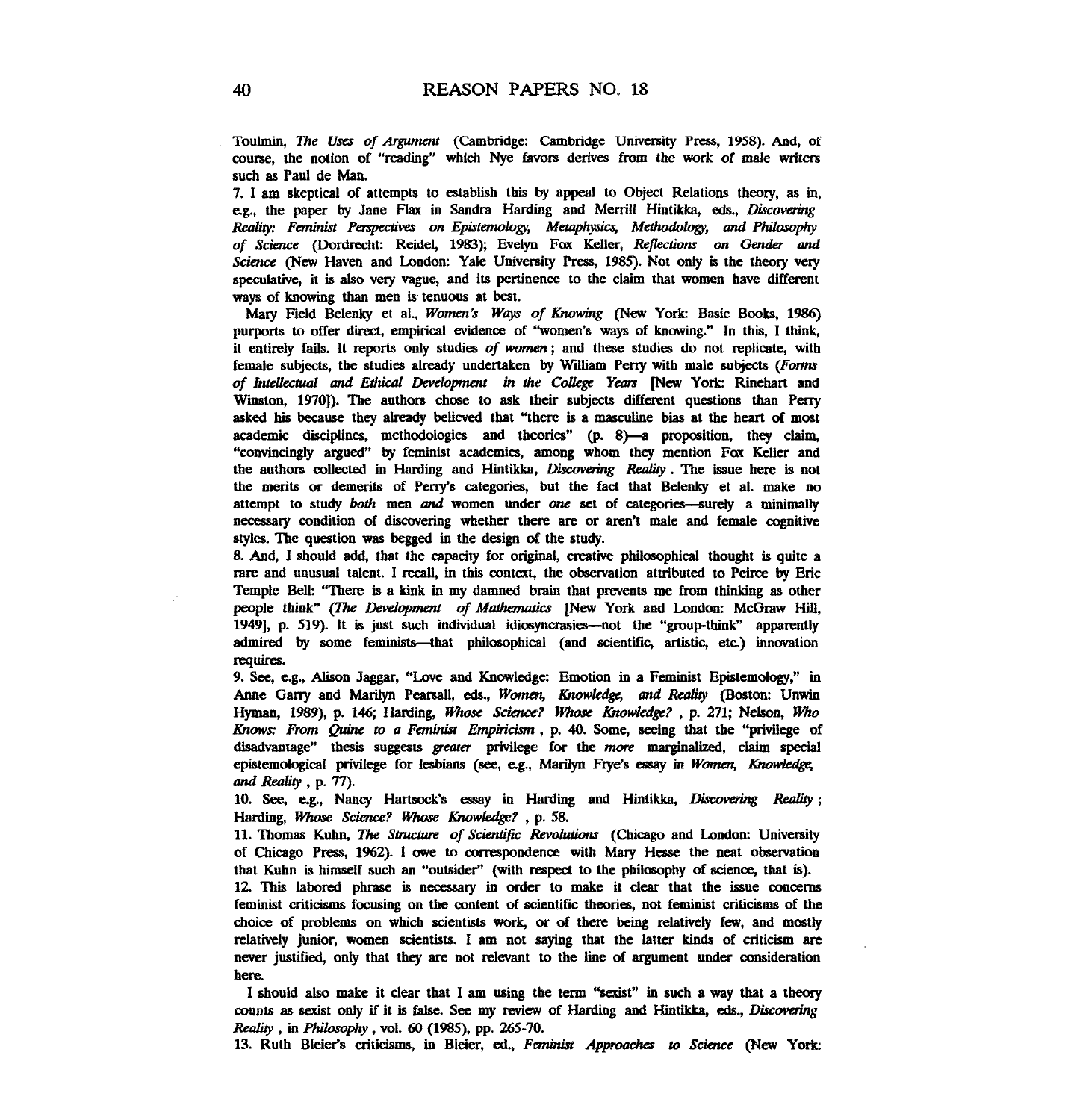Pergamon Press, 1986), of some claims about hormonal determinism are among the most convincing. I have two cents' worth of my own to contribute here: the claim that male dominance is hormonally determined is confidently reiterated by critics of feminism such as Nicholas Davidson and Michael **Levin,** both of whom cite Steven Goldberg as their source; Goldberg cites a medical researcher called Money. Imagine **my** astonishment, then, on tracking down Money's work, to find that he says specifically that questions about dominance were not addressed in his study of genetic females exposed before birth to high levels of male hormones! For details, see my review of Davidson and Levin, in *International* Studies in *Philosophy*, vol. 23, no. 1 (1991), pp. 107-9.

Other feminist criticisms of sexism in scientific theorizing **are** to be found in, e.g., Anne Fausto-Sterling, *Myths of Gender: Biological Theories about Women and Men (New York:* Basic Books, 1986), and Helen Longino and Ruth Doell, "Body, **Bias,** and Behavior: a Comparative Analysis of Reasoning in Two Areas of Science," in Jean O'Barr and Sandra Harding, eds., *Sex and Scientific Inquiry* (Chicago: University of Chicago Press, 1989).

Let me make it as clear as I can that **my** view is that each feminist critique of this or that bit of scientific theorizing has to be considered ton its **awn** merits; of course, in some instances it may be difficult for someone outside the field to determine what those merits **are.** But I should also say that 1 am skeptical of the idea that sexism infects theorizing not only in the social sciences and biology, but **also** in the physical sciences; at any rate, I have never encountered a convincing example.

14. This **seems** an appropriate time for a comment about the **use** of the term "feminist empiricism," which is potentially confusing. In both *The Science Question in Feminism* (Ithaca, NY: Cornell University Press, 1986) and *Whose Science? Whose Knowledge?*, Sandra Harding distinguishes three positions within feminist epistemology: feminist empiricism, feminist standpoint theories, and feminist postmodernism; and she characterizes "feminist empiricism" as holding that feminist criticisms of sexism in scientific theorizing are criticisms of "bad science" (her scare quotes), not requiring any change in the appraisal of "science as usual." **As** Helen Longino observes ("Science, Objectivity, and Feminist Values," *Feminisf* **Snrdiw** , vol. 14, no. 3 [1988], p. 571), **rhir** "feminist empiricism" seems to be characterized just so as to be a foil to the feminist standpoint theories Harding favors; as I would say, "feminist" in "feminist empiricism" **seems** redundant. In **this sense,** Stephen Jay Gould, or myself, quality as "feminist empiricists," even though we both deny that a specifically feminist epistemology is required. (See Gould's review of Ruth Bleier, ed., **Feminist** *Appmachcr* to **Science,** in **New York** *Times* Book Review, August 12,1984, p. 7.)

But Nelson, who entitles her book *Who Knows: From Quine to a Feminist Empiricism*, is no such pallid creature; hers is a feminist empiricism which insists that feminist political considerations should determine theory choice.

15. My description is, of **course,** very simplied. But I think it is true to the spirit of the shift.

16. Helen Longino, **"Can** There Be a Feminist Science?" in **Garry** and **Peamall, eds., Women,** *Knowledge,* **and** Reality, p. 206; Nelson, Who Knows: *From* Quine to a *Fminh*  Empiricism, pp. 173-74, 187-88, 248. I have the impression that Longino favors the first of the two versions of the argument distinguished below. Nelson the second.

17. Willard Van Orman Quine, "Empirically Equivalent Theories of the World," Erkenntnis , vol. 9 (1975), pp. 313-28, and "Empirical Content," in Quine, Theories and **Things** (Cambridge, MA and London: Belknap **Press** of **Harvard** University **Press,** 1981), pp.  $24-30$ . This passage from the latter (pp.  $29-30$ ) is unambiguous enough:

Being incompatible, the two theory fonnulations that we are imagining must evaluate some sentence oppositely. Since they **are** nevertheless empirically equivalent, that sentence must contain terms that **are** short on observational **criteria.** But then we **can**  . . . pick out one of those terms and treat it as if it were two independent **words,** one in one theory formulation and another in the other. We **can mark this** by changing the spelling of the word in one of the two theory formulations.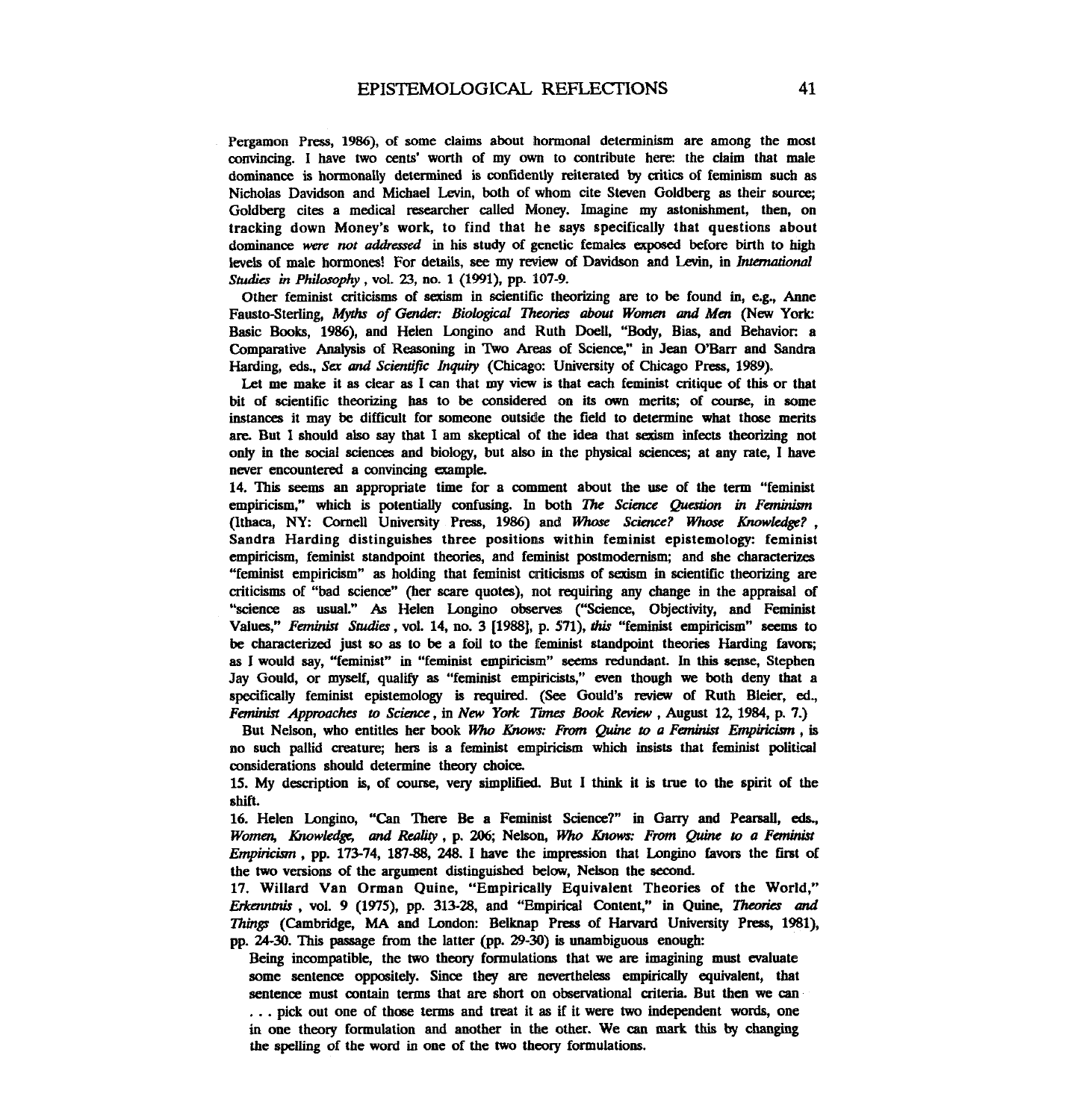Pressing this trivial expedient, we **can** resolve all conflict between the two theory formulations. . . .

**%ones and Things** appears in Nelson's bibliography, but I have not been able to find any discussion of this passage from "Empirical Content."

What I have said here, of course, falls **way** short of a thorough discussion of the underdetermination thesis, which would require, *inter alia*, consideration of the status of such pragmatic values as simplicity in theory choice. Two recent discussions which illustrate the complexities of the issues here are **Laurens** Laudan, "Demystifying Underdetennination," in *Scientific Theories*, ed. C. Wade Savage (Minneapolis, MN: University of Minnesota Press, 1990). pp. 267-97, and Brian Ellis, "What Science Aims to Do," in Paul Churchland and Christopher Hooker, eds., *Images of Science* (Chicago: University of Chicago Press, 1985), pp. 48-74.

18. Nelson, From Quine to a Feminist Empiricism, p. 248. See also Longino, "Can There Be a Feminist Science?" Once again, my impression is that Nelson favors the in-principle version of the argument, Longino the in-practioe variant. **See** also Harding, Whose *Science? Wwse KnowIea@z?* , pp. **57ff.** 

19. Or, more strictly speaking, whether the statement that p ought [not] to be the **case**  could be evidence that p is [not] the **case.** 

**2).** "[Llet us remember how common the folly is, of going from one faulty extreme into the opposite" (Thomas Reid, *Esrays on* the *Imelfecaual Powas* [1785], in Thomas Reid, *Inquly and Esqs,* **ed.** R. E. Beanblossom and K. **Lehrer** [Indianapolis: Hackett, 1984, Essay **VI, Ch.** 4, p. 262).

21. After Peirce, Michael Polanyi **seems** to me to have **best** understood these issues. **See**  "The Republic of Science," in Marjorie Grene, ed., *Knowing* **and** *Being* (Chicago: University of Chicago Press, 1969), pp. 49-62. I think one might attribute Polanyi's insights in part to his having worked as a scientist, at different stages of his career, on both sides of the Iron Curtain, an experience which left him acutely aware of the dangers of politicizing science.

**2** Reliabiits, however, confuse the two projects. **Cf.** chaptee PO of Susan Haack, *Evidarce*  and *Inquiry: Towards Reconstruction in Epistemology* (Oxford: Blackwell, 1993) for a more careful articulation of the differences between them. Note that I there argue that the "conduct of inquiry" project is more hospitable to pluralism, and to the social aspects of epistemology, than the "criteria of justification" project.

23. Implicit in this is a deflationary interpretation of the **grain** of truth in the "multiple standpoints" account of objectivity suggested by Harding in Whose Science? Whose **KnowIcdge?** 

24. Contra Harding, Whose Science? Whose Knowledge?, p. 38: "Issues of access for women in the practices of science turn out to have . . . **radical** consequences for the logic of inquiry and explanation."

25. "Do not block the way of inquiry" is, according to Peirce, a proposition that "deserves" to **be** written on every wall of the city of philosophy" *(Collected* Papers , 1.135).

26. Webster's: "Inquiry: search for truth, information or knowledge."

See Susan Haack, "The First Rule of Reason," paper delivered at a conference on New Topics in the Philosophy of **C** S. Peirce, Toronto, October 1992 (forthcoming in a volume in memory of David Savan edited by Jacqueline Brunning and Paul Forester, to be published by University of Toronto Press) for a detailed defense of the claims made in this paragraph. The term "sham reasoning," and its characterization, are both due to Peirce.

In this paper I also suggest a diagnosis of the organizational pressures which encourage the fashion in contemporary philosophy for exaggerated claims (that developments in nemphysiology show epistemology misconceived, that feminism requires a radically new epistemology, etc, etc.). I agree with Longino, by the way, that to improve the condition of science would probably **require** changes in the ways in which it is presently organized and funded--though not, of course, that more politicization, provided it was of the "right" sort,